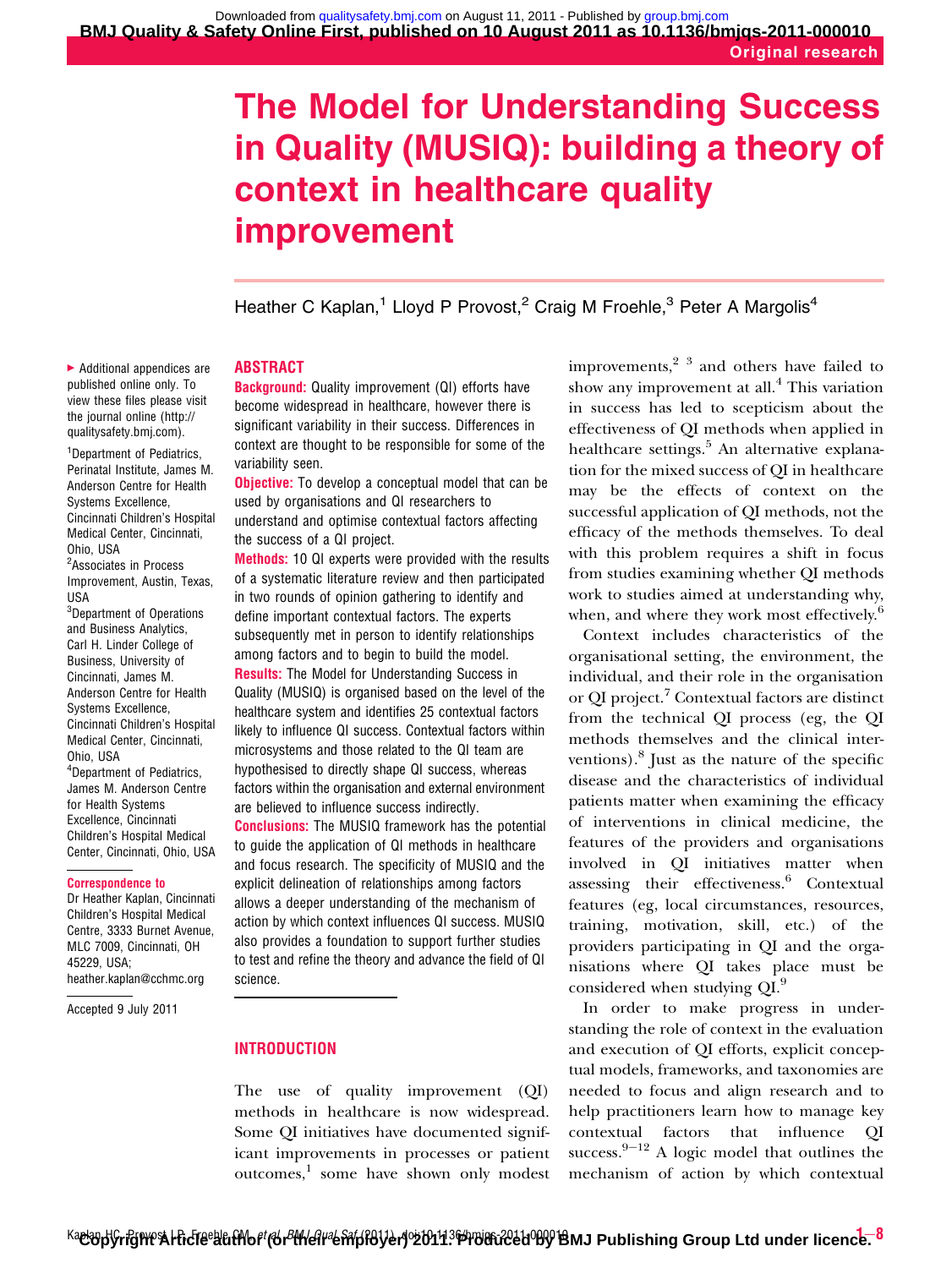factors affect QI outcomes is an important element of assessing and improving QI effectiveness $12$  and the goal of this study was to develop such a model. Using knowledge gained from a systematic review of the literature<sup>13</sup> and engagement from a panel of QI experts, the aim of this study was to develop a practical, comprehensive conceptual model for organisations and QI researchers to employ in describing, evaluating and optimising contextual factors that impact a QI project's likelihood of success.

### **METHODS**

To develop the Model for Understanding Success in Quality (MUSIQ), a panel of 10 QI experts was convened, including researchers and practical improvers, as well as experts from healthcare and other industries. The members of the expert panel are listed in online appendix S1.

At the beginning of the project, panelists were oriented to the goals of the model development process, including (1) developing a product that would be useful to both QI practitioners and researchers, (2) creating a model with the expectation that it would be tested and further improved, (3) using a level of abstraction that

allowed for enumeration of most of the key factors while limiting respondent burden when the model was tested in real world settings, (4) illustrating how contextual factors influence the success of individual QI projects across a single or multiple healthcare microsystems, and (5) creating a model that is applicable to a broad range of QI approaches.<sup>14</sup> Panellists were instructed to think about contextual factors operating across all levels of the healthcare system (eg, external environment, macrosystem, microsystem).<sup>15</sup> Measurement of context or how to test the validity of the final model was not a specific requirement of the committee.

Figure 1 summarises the model development process. Adaptations of the modified Delphi process and nominal group techniques were used to accomplish this  $\gamma$ goal.<sup>16–18</sup> Panellists met three times: twice via web conference and once in person. Meetings were facilitated by an experienced consultant with QI expertise who was not a member of the research team. The goal of the web conferences and associated preparatory work was to identify key elements of context that expert panellists believed were important in QI success and to agree upon working definitions of these elements. Before the first meeting, panellists were provided with a list of candidate contextual factors and associated



<sup>1</sup>Web-conferences held on July 17, 2009 and August 24, 2009<br><sup>2</sup>In-person meeting held on September 23, 2009<br><sup>3</sup>Final model modified by investigator team for clarity

Figure 1 Model development process. A panel of experts were provided with the results of a systematic literature review and then participated in two rounds of opinion gathering to identify and define important contextual factors. Panellists subsequently met in person to identify relationships among factors to be included in the final model. MUSIQ, Model for Understanding Success in Quality; QI, quality improvement.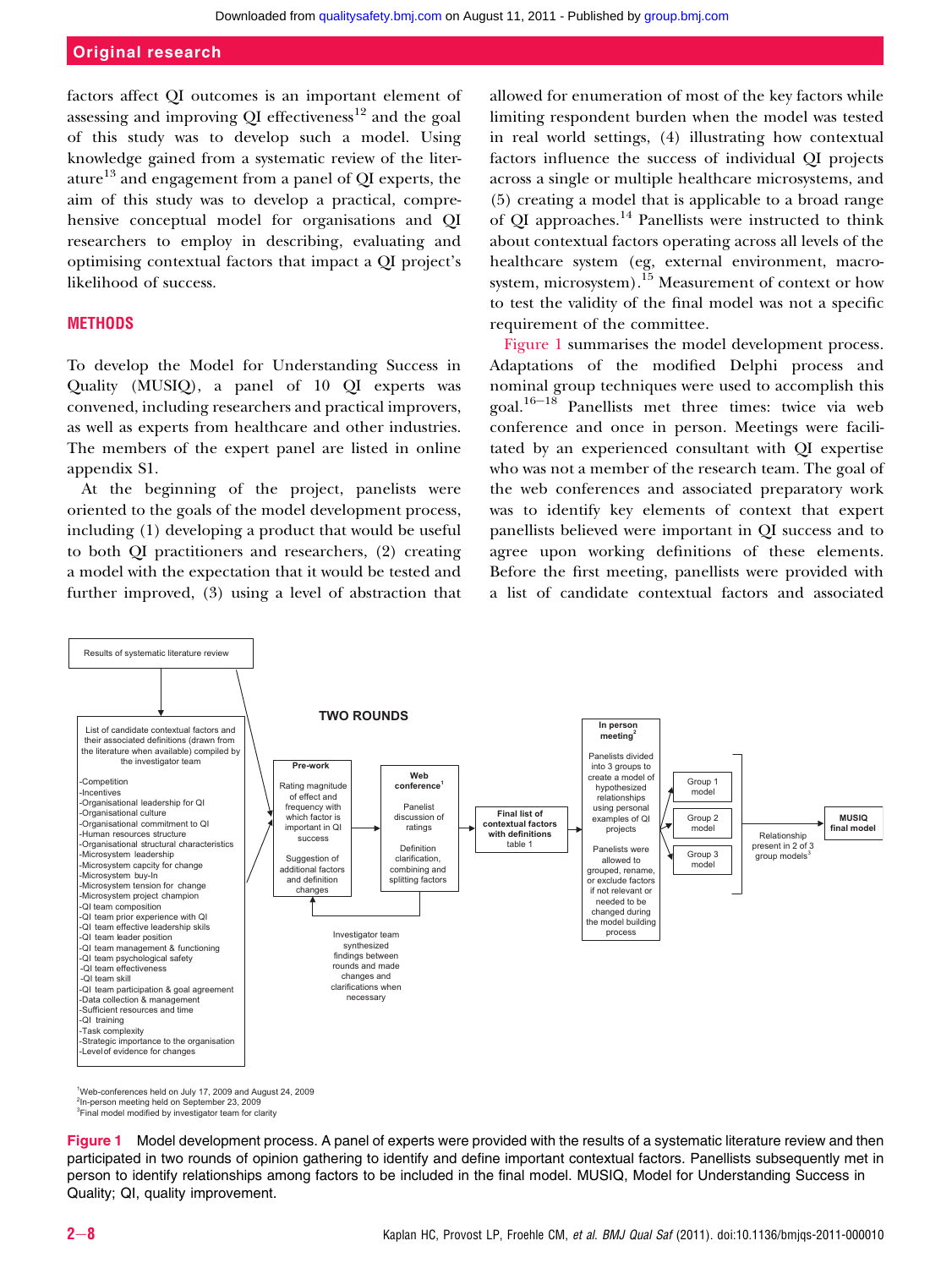definitions (taken from the literature, when available). This list was developed by the investigator team via a systematic review of the literature specifically undertaken to support the model development<sup>13</sup> as well as from the investigators' own personal QI experiences. Panellists were also provided with summary data from 93 studies examining the role of context in QI success in both healthcare<sup>13</sup> and industry. Throughout the model development process, contextual factors were organised based on the level at which they were believed to operate (eg, environment, macrosystem, microsystem).

Prior to each meeting, panelists undertook the following tasks: (1) they suggested clarifications to definitions of contextual factors; (2) they rated factors on their importance in QI success and the frequency with which factors were influential (using four-point Likert scales); and (3) they suggested additional potentially relevant factors. Panellists were sent the results of their personal ratings as well as a summary of ratings of the entire panel before participating in the web conferences. During the web conferences, measures of disagreement in the factor ratings were used to guide discussions. Between rounds, the investigator team used the results of the expert panel discussions to make decisions about combining (or splitting) factors into broader (or narrower) constructs, eliminating factors that were felt not to be aspects of context, and clarifying definitions to reflect the expert panel discussions.

The 1-day, in-person meeting focused mainly on identifying causal relationships believed to exist among factors that would be included in the logic model and would help to explain the mechanism of action by which contextual factors affect QI outcomes. Experts were divided into three groups based on background and area of expertise in order to ensure a diversity of perspectives. Using personal examples of QI projects, each group constructed a model identifying hypothesised relationships between the contextual factors and their relationship with QI success. The final version of MUSIQ reflected relationships for which there was agreement between at least two out of the three groups. Investigators modified the final model slightly for clarity. Four relationships initially hypothesised as potential moderating effects were simplified into direct relationships in the version of the model presented here.

#### RESULTS

#### Key contextual factors influencing QI success

A list of the key contextual factors identified by the expert panellists for inclusion in MUSIQ and the final definitions of these factors (refined through the panel's iterative process) are provided in table 1. Additional details describing changes in the key contextual factors

and modifications to contextual factor definitions resulting from each of the three expert panel meetings are presented in online appendix S2.

The definitions reflect the panellists' emphasis on the importance of examining specific contextual factors across multiple levels. For example, factors such as motivation, leadership, and culture operate at multiple levels. Panellists emphasised that including a separate factor for leadership at the organisation, microsystem, and team levels is important because key leadership behaviours are slightly different in each setting. Final definitions also reflected discussions about the importance of embedding directionality within construct definitions. Contextual factors were identified and defined so that they could be readily operationalised and, consistent with the supporting literature, to have positive hypothesised relationships with QI success. Having this directionality became important in the model-building process and in anticipating future testing to validate the directionality of these constructs and model relationships.

#### Relationships among key contextual factors in MUSIQ

The final version of MUSIQ (figure 2) hypothesises that QI success (eg, the implementation of system and process changes and associated outcome improvements) is influenced directly by microsystem and QI team factors which are interdependent and mutually reinforcing. The microsystem staff's motivation and QI capabilities are central to QI success and influence how well they will implement necessary changes. The functioning of the QI team, including its decision-making processes, norms, and QI skills, are also critical to QI success in that the QI team is directly responsible for guiding the application of QI methods to implement change. QI team functioning is shaped by a number of other contextual factors, including diversity of team members, physician involvement, prior QI experience, presence of subject matter expertise, and team tenure.

The local microsystem context and the characteristics of the QI team are partly a function of the larger organisation in which they reside. While aspects of organisational context such as size, teaching status, and system affiliation may affect QI success, these non-modifiable characteristics do not factor prominently in MUSIQ. The extent to which physicians are employed and compensated and the sophistication and maturity of the organisation's QI programme were felt to be important in both encouraging physician involvement in QI teams and in establishing a culture supportive of QI (eg, values and norms that shape staff behaviours in support of QI). A culture supportive of QI, both within the organisation and microsystem, is hypothesised to have significant influence across all levels of the system.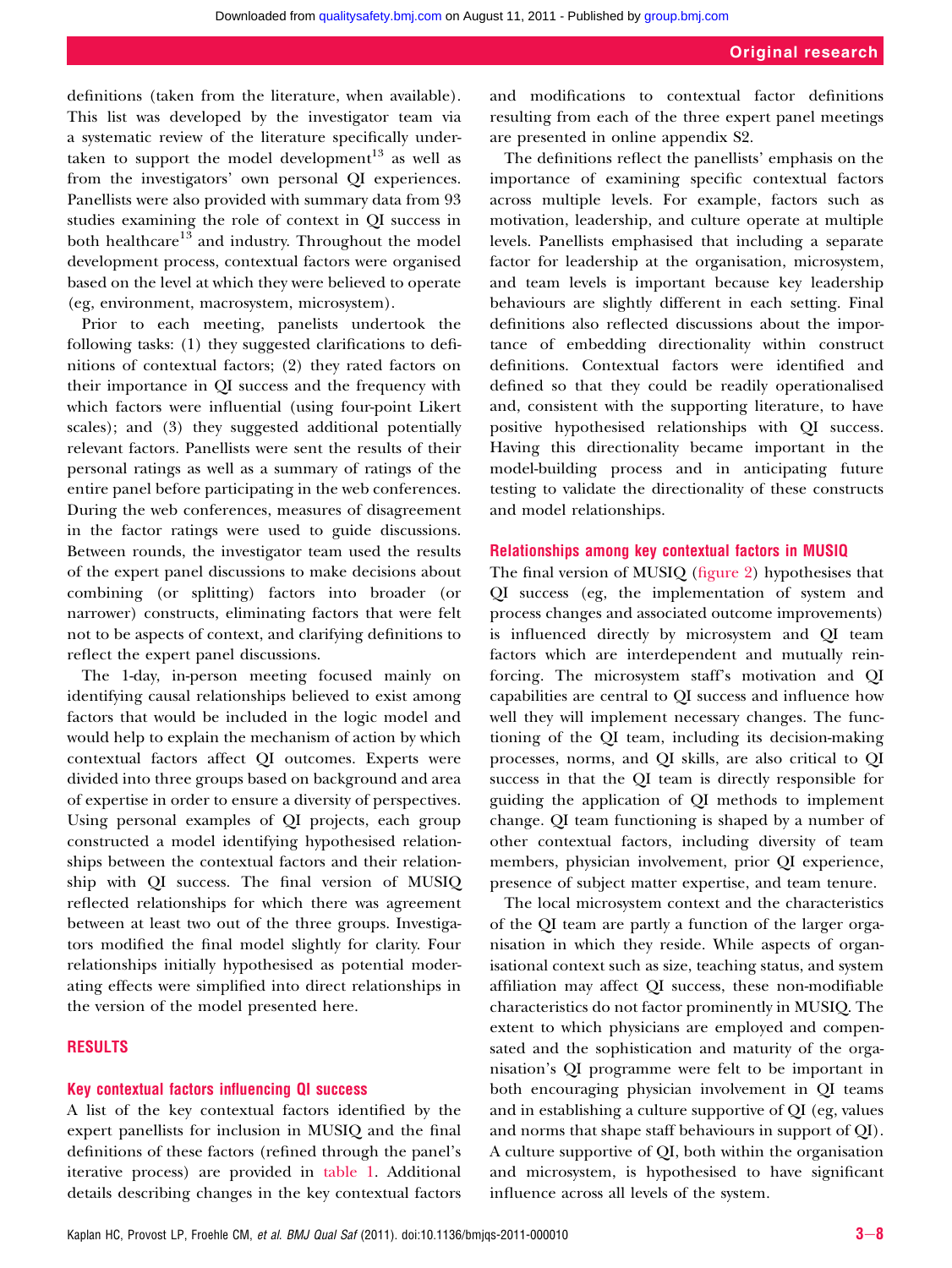|                               | Table 1 Contextual factors included in the Model for Understanding Success in Quality (MUSIQ) |                                                                                                                         |  |  |  |
|-------------------------------|-----------------------------------------------------------------------------------------------|-------------------------------------------------------------------------------------------------------------------------|--|--|--|
|                               | <b>Initial definition</b>                                                                     |                                                                                                                         |  |  |  |
| <b>Contextual factor</b>      | source                                                                                        | <b>Final definition</b>                                                                                                 |  |  |  |
| <b>External environment</b>   |                                                                                               |                                                                                                                         |  |  |  |
| <b>External motivators</b>    |                                                                                               | Environmental pressures and incentives that stimulate                                                                   |  |  |  |
|                               |                                                                                               | the organisation to improve its performance and quality in                                                              |  |  |  |
| Project sponsorship           |                                                                                               | the area of focus of this QI project<br>Substantial and meaningful contributions of personnel,                          |  |  |  |
|                               |                                                                                               | expertise, money, equipment, facilities, or other important                                                             |  |  |  |
|                               |                                                                                               | resources from outside entities (external to the organisation)                                                          |  |  |  |
|                               |                                                                                               | with formal relationships with this QI project                                                                          |  |  |  |
| Organisation                  |                                                                                               |                                                                                                                         |  |  |  |
| QI leadership                 | 19 20                                                                                         | Senior management's (CEO, COO, CMO, Senior VP, Board                                                                    |  |  |  |
|                               |                                                                                               | of Directors) governance-guidance, support, oversight, and                                                              |  |  |  |
|                               |                                                                                               | direction setting-of improvement efforts                                                                                |  |  |  |
| Senior leader project sponsor |                                                                                               | Senior leader commitment to champion and support this QI project                                                        |  |  |  |
| Culture supportive of QI      | 21                                                                                            | Values, beliefs, and norms of an organisation that shape the<br>behaviours of staff in pursuing QI                      |  |  |  |
| Maturity of organisational QI |                                                                                               | Sophistication of the organisation's QI programme                                                                       |  |  |  |
| Physician payment structure   |                                                                                               | Physicians are employed and compensated by the organisation                                                             |  |  |  |
| QI support and capacity       |                                                                                               |                                                                                                                         |  |  |  |
| Data infrastructure           | 19                                                                                            | Extent to which a system exists to collect, manage, and facilitate                                                      |  |  |  |
|                               |                                                                                               | the use of data needed to support performance improvement                                                               |  |  |  |
| Resource availability         | 19                                                                                            | Degree to which financial support for QI, including allocation of                                                       |  |  |  |
|                               |                                                                                               | resources and staff time, is provided                                                                                   |  |  |  |
| Workforce focus on QI         | 19 22                                                                                         | Degree to which the organisation develops the workforce through                                                         |  |  |  |
|                               |                                                                                               | training and engages them in QI through reward systems and                                                              |  |  |  |
| Microsystem                   |                                                                                               | expectation setting                                                                                                     |  |  |  |
| QI leadership                 | 19                                                                                            | Microsystem leadership capacity for improvement and degree                                                              |  |  |  |
|                               |                                                                                               | to which they are personally involved in supporting and facilitating                                                    |  |  |  |
|                               |                                                                                               | improvement efforts                                                                                                     |  |  |  |
| Culture supportive of QI      | 21                                                                                            | Values, beliefs, and norms present in the microsystem that                                                              |  |  |  |
|                               |                                                                                               | emphasise teamwork, communication, freedom to make decisions,                                                           |  |  |  |
|                               |                                                                                               | and commitment to improve                                                                                               |  |  |  |
| Capability for improvement    |                                                                                               | Microsystem staff's ability to use QI methods for change<br>Extent to which microsystem staff members have a desire and |  |  |  |
| Motivation to change          | 23                                                                                            | willingness to improve performance in this area of focus                                                                |  |  |  |
| QI team                       |                                                                                               |                                                                                                                         |  |  |  |
| <b>Team diversity</b>         |                                                                                               | Diversity of team members with respect to professional discipline,                                                      |  |  |  |
|                               |                                                                                               | personality, motivation, and perspective                                                                                |  |  |  |
| Physician involvement         | 24                                                                                            | Contribution of physicians to the QI team efforts                                                                       |  |  |  |
| Subject matter expert         |                                                                                               | One or more team members is knowledgeable about the outcome,                                                            |  |  |  |
|                               |                                                                                               | process, or system being changed                                                                                        |  |  |  |
| Team tenure                   | 25                                                                                            | Team members have worked together as a team before                                                                      |  |  |  |
| Prior QI experience           | 25<br>25 26                                                                                   | Prior experience with QI<br>Team leader's ability to accomplish the goals of the improvement                            |  |  |  |
| Team leadership               |                                                                                               | project through guiding the actions of the QI team                                                                      |  |  |  |
| Team decision-making process  | 27                                                                                            | Team engages in well designed decision-making practices                                                                 |  |  |  |
| Team norms                    | 26 27                                                                                         | Team establishes strong norms of behaviour related to how work                                                          |  |  |  |
|                               |                                                                                               | is to be carried out and how goals are to be achieved                                                                   |  |  |  |
| <b>Team QI skill</b>          | 28                                                                                            | Team's ability to use improvement methods to make changes                                                               |  |  |  |
| <b>Miscellaneous</b>          |                                                                                               |                                                                                                                         |  |  |  |
| <b>Trigger</b>                | 29                                                                                            | Presence of a specific event (positive or negative) that                                                                |  |  |  |
|                               |                                                                                               | stimulates a new emphasis on improving quality in the<br>area of focus of a given QI project                            |  |  |  |
| Task strategic importance to  | 25                                                                                            | Work perceived as part of the organisation's strategic goals                                                            |  |  |  |
| the organisation              |                                                                                               |                                                                                                                         |  |  |  |

CEO, chief executive officer; CMO, chief marketing officer; COO, chief operating officer; QI, quality improvement; VP, vice president.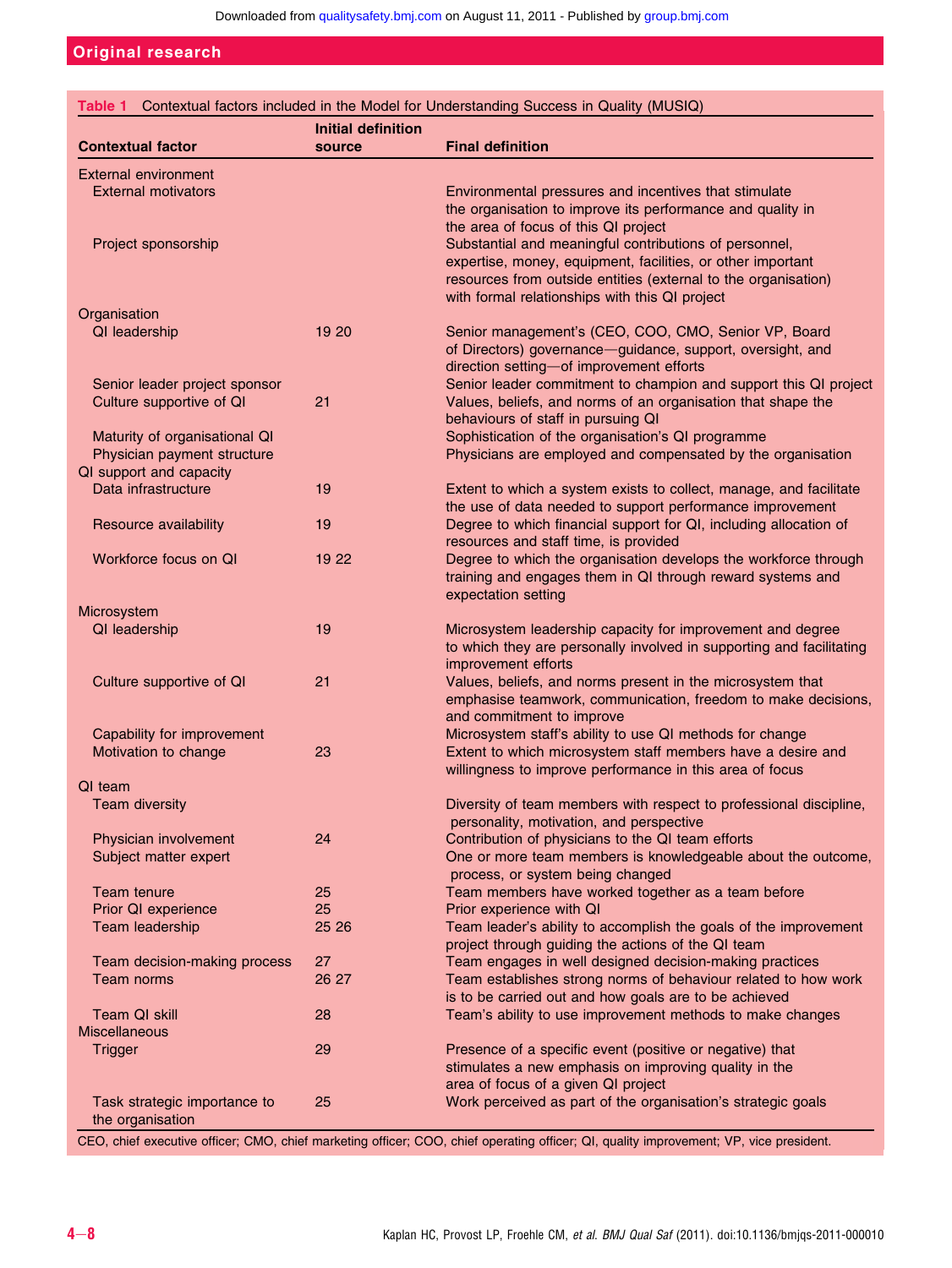# **MUSIQ:** Model for Understanding Success in Quality



Figure 2 Model for Understanding Success in Quality (MUSIQ). MUSIQ shows how context influences the success of individual quality improvement (QI) projects. Contextual factors are organised based on the level of the healthcare system in which they are believed to operate, including the microsystem (green), organisational or macrosystem (red), and environmental levels (white). Factors relating to aspects of QI support and capacity (grey) or characteristics of the QI team (orange) are identified as existing across system levels. Factors not assigned to a specific system level are also in white (eg, triggering event, task strategic importance).

Leadership is a pervasive and important theme throughout MUSIQ. At the organisation level, senior management leadership directly influences the development of a QI culture and guides resources and investment to support improvement. Senior management leadership also sets the tone for effective QI team and microsystem leadership. QI team leadership is important in overall successful QI team functioning and microsystem leadership is critical in establishing a culture supportive of QI within the microsystem, developing microsystem QI capability, encouraging staff motivation to improve, and promoting strong QI team leadership.

Factors relating to QI support and capacity are hypothesised to influence QI success. Having a system to collect, manage, and facilitate the use of data to support QI, having financial support (including allocation of resources and staff time), and development of the workforce to engage in QI through training, reward systems, and expectation setting are all believed to be important in facilitating the improvement work of the QI team and microsystem.

MUSIQ hypothesises that external pressures/incentives and project sponsorship by outside entities encourage organisational QI leadership to support particular QI initiatives. In addition, external project sponsorship can influence areas of workforce focus, resource availability, and data infrastructure by providing contributions of personnel, expertise, money, equipment, training, or other resources that aid a specific project. These two contextual factors that exist within the socio-political environment did not generate consistent support among panellists with respect to the mechanism of action by which these factors exert influence; therefore, relationships in MUSIQ are shown as 'probationary' to reflect the lack of consensus. Similarly, factors relating to the underlying motivation driving the choice of a QI project received uneven support as to the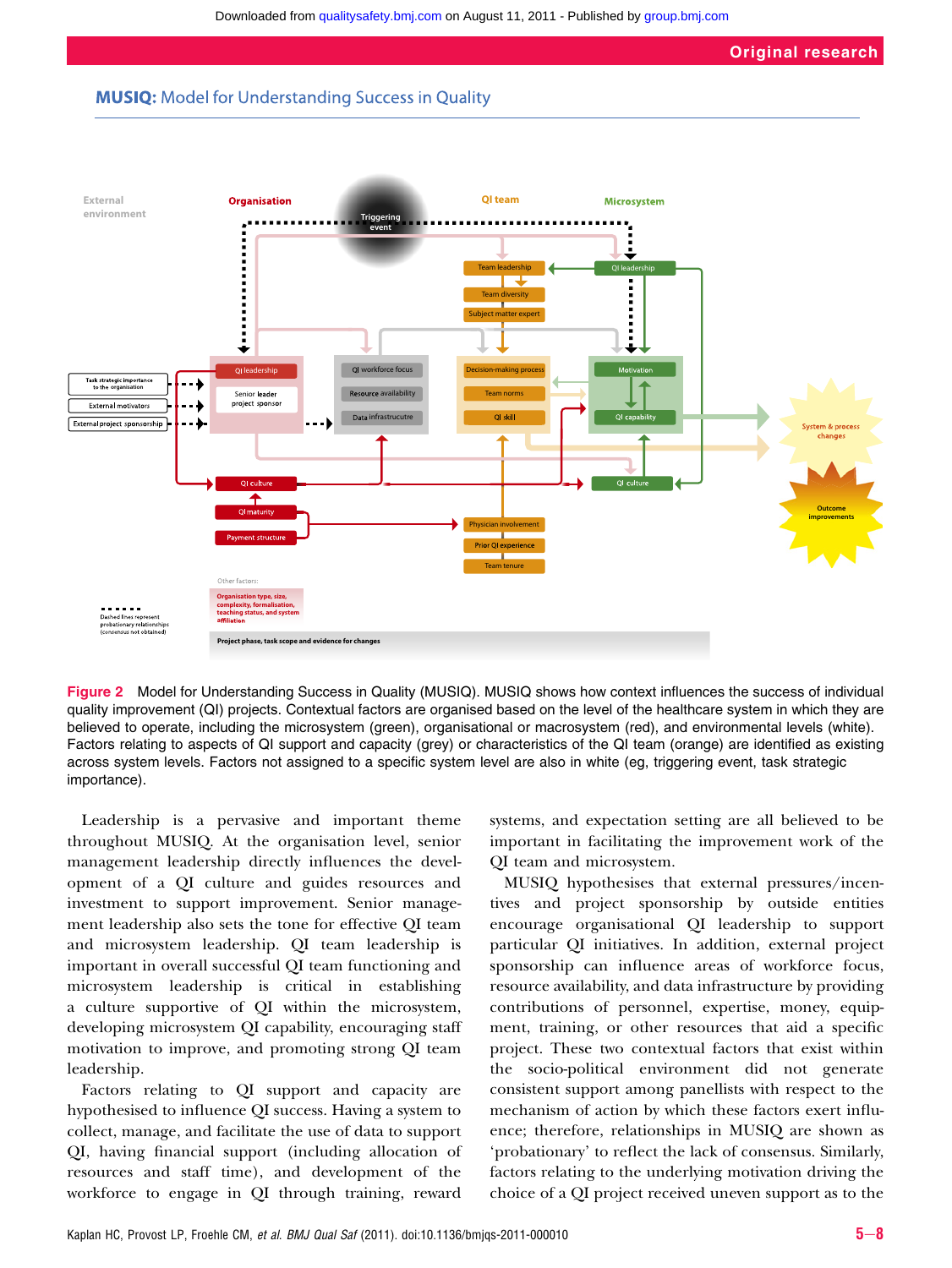mechanism by which they influence QI success and are shown with 'probationary' relationships. For example, the presence of a positive or negative triggering event was believed to exert influence by encouraging QI leadership to support a specific improvement focus and by motivating staff, and alignment of the QI project goals with the organisation's overall strategic plan was hypothesised to influence organisational leadership to champion specific QI projects.

While determined not to be aspects of context, other factors, including project phase (eg, point in the course of the project between launch and sustainability), project complexity, project scope, and the level of evidence for changes, were identified as potential moderators of the relationships depicted in MUSIQ. However, in the interest of parsimony, the potential for moderating relationships, interaction effects, feedback, and reciprocal relationships (eg, double-headed arrows) were not fully explored by the panel and, as a result, none are included in MUSIQ.

#### **DISCUSSION**

In order to adequately understand the context-sensitive features of QI implementation, explicit conceptual models are needed to outline the relationships among contextual factors and QI outcomes. Because QI occurs within the complex healthcare system, a theoretically informed model provides a powerful tool to help the mind conceptualise these complexities. $30$  MUSIQ identifies 25 key contextual factors likely to influence QI success, organises the factors based on the level of the healthcare system in which they are believed to operate, and explicitly identifies hypothesised relationships among contextual factors and QI success. In so doing, MUSIQ may provide a lens for QI researchers and implementers to organise their thinking about the role of context in QI implementation and facilitate studying the mechanisms of action of how context influences QI success, which may make efforts to optimise contextual factors to improve the success of QI initiatives more effective.

In developing MUSIQ, expert opinion was combined with published literature.<sup>13</sup> Aspects of context in MUSIQ, including organisational leadership, culture, QI maturity within the organisation, and data infrastructure, have the strongest evidence base in the existing literature. Other aspects of context included in MUSIQ such as physician involvement, microsystem motivation to change, QI team leadership, and resource availability were studied less frequently in the published literature, but had consistent associations in the small number of studies examining these factors. The remaining contextual factors included in MUSIQ are supported by isolated reports in the published literature and by the

expert panel's extensive collective experience with QI implementation in both healthcare and industry.

Because a system is a product of both its individual parts and their interrelationships, any effort to better understand the context-sensitive nature of QI implementation requires attention to the interconnections among all of the contextual factors.<sup>30</sup> Literature examining the role of context in QI success is in an early stage of development and few studies have examined these complex associations and relationships.<sup>13</sup> Therefore, panellists used their collective QI experience, knowledge of the literature, and group discussion to hypothesise relationships among contextual factors and QI success as outlined in MUSIQ. It is reassuring that in the few studies of indirect relationships between context and QI success, the literature supports the relationships identified in MUSIQ. For example, others have shown that external motivators (eg, competition), organisational culture, and organisational leadership influence chronic care improvement through effects on workgroup and team effectiveness. $31 \frac{32}{10}$  This is similar to the general hypotheses outlined in MUSIQ, which emphasise how the effects of organisational and environmental factors on QI success are mediated through factors within the microsystem and QI team.

Although previously developed models were not explicitly used in the model development process, MUSIQ aligns well with related models and frameworks. For example, many of the sub-elements of the context and facilitation categories of the Promoting Action on Research Implementation in Health Services (PARiHS) framework are prominent features in MUSIQ (ie, leadership, effective team work, decision-making process, culture, skills and attributes, roles, etc.). $^{33\,34}$  In addition, the concepts of the outer setting and inner setting included in the Consolidated Framework for Implementation Research (CFIR) are captured in MUSIQ by including a range of factors operating in both the external environment (outer setting) and the organisation and microsystem (inner setting).<sup>35</sup> Furthermore, nearly all of the high-priority contexts for assessing QI and safety initiative effectiveness identified in an Agency for Healthcare Research and Quality (AHRQ) funded programme are included in MUSIQ.10 12 36 Factors such as structural organisational characteristics (eg, size, location, financial status, existing quality and safety infrastructure), external influences (eg, regulatory requirements, payments and penalties, national campaigns or collaboratives, local triggers/sentinel events), unit teamwork and leadership, and availability of implementation and management tools (eg, education and training, dedicated time, data feedback) are also included in MUSIQ. $36$  Elements included in MUSIQ. are also supported by other relevant frameworks and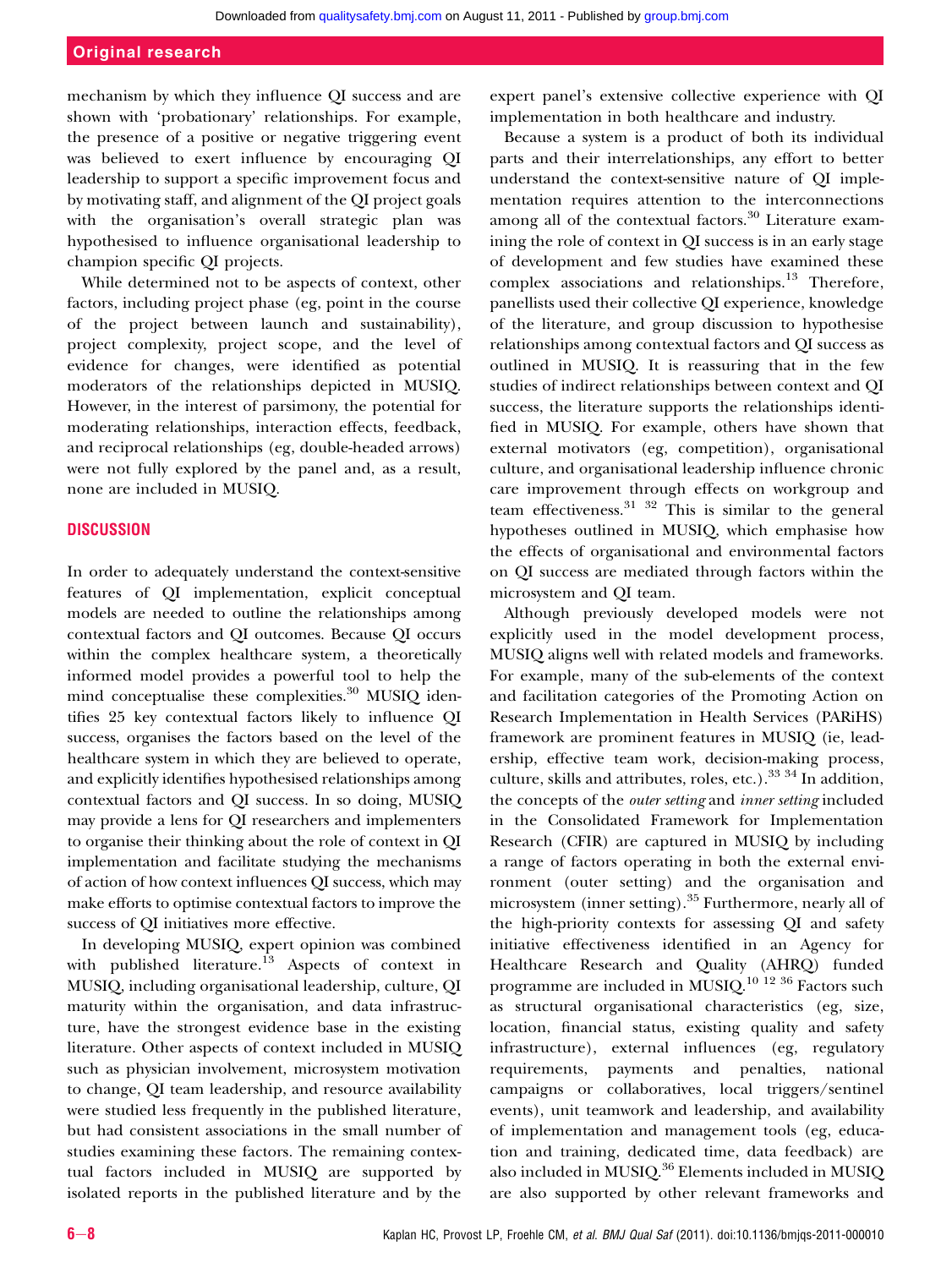models, including those described by Pettigrew *et al*,<sup>37</sup><br>Lukes et al,<sup>38</sup> Q'Brien et al,<sup>39</sup> and Cohen et al,<sup>40</sup> What Lukas *et al*,<sup>38</sup> O'Brien *et al*,<sup>39</sup> and Cohen *et al*.<sup>40</sup> What<br>distinguishes MUSIO from other models however is its distinguishes MUSIQ from other models, however, is its broad focus on QI implementation, its relevance for individual QI projects occurring within single (or across multiple) microsystems, and, most importantly, that it maps the relationships among contextual factors to enable a deeper understanding of the mechanism of action by which context influences QI success. In addition, the systematic effort to take into account expert opinion and the results from a comprehensive systematic review of the literature<sup>13</sup> contribute to MUSIQ's strong face validity.

As is common with social science theory development, there were key challenges in developing this conceptual model. First, the significant causal complexity of the subject matter made it difficult, if not impossible, to capture all of the contextual variables and relationships. In addition, representation of this model required significant simplifications that may inadequately or falsely represent reality. Therefore, what emerged from this theory-building process is a model that hopefully will help to explain the role of context in QI success in many specific circumstances. The authors recognise that there may be instances when aspects of MUSIQ may not apply (eg, QI implementation in small primary care offices where organisational factors such as QI leadership from the chief executive officer are not relevant or when certain contextual factors such as the distinction between QI team and microsystem leadership may need to be re-interpreted). As MUSIQ is applied in real-world settings, the authors hope to learn from anomalies where it fails to explain QI success accurately. $41$ 

Although in an early stage of development, the authors envision that MUSIQ could be used by others in a number of ways. MUSIQ has already been used to identify existing measures of contextual factors, develop new measures of key aspects of context, and test the relationships proposed in the model in more than 70 QI projects. The authors believe that using a common language and logic model such as MUSIQ will help align research efforts and generate knowledge more rapidly. It could lead to better standardisation of terminology and it could direct attention to specific hypotheses that can be tested in order to delineate the mechanism of action through which context affects the success of QI efforts. It could also inform quantitative research by providing a framework to guide the development and validation of measures to assess contextual factors. Although some rigorous efforts to develop measures of the factors influencing QI success have been published, $42-46$  the authors believe these efforts would benefit from closer alignment with relevant conceptual models, such as MUSIQ.6 9 In addition, hopefully MUSIQ will encourage

researchers to use methods and study designs that are useful in understanding complex systems, including testing direct and indirect effects, the use of multi-level approaches and mixed methods approaches.

MUSIQ has also proven useful in helping QI implementers reflect on aspects of context that are important in the ultimate success of their QI project in a systematic way. Participants in the IHI Improvement Advisor programme have used MUSIQ at the outset of their QI project to think about contextual factors as they relate to their planned project. This self-assessment has helped them identify aspects of context that are weak in their setting and MUSIQ has helped them to take a comprehensive approach regarding what can be done to modify these aspects of context by intervening across multiple levels of the system. For example, to influence organisational leaders to provide resources and support for a given project, QI teams have considered demonstrating how their QI project aligns with the organisational strategy and how project sponsors in the external environment (eg, national collaboratives, IHI) have endorsed the effort. The authors encourage practical implementers to use MUSIQ to develop theories about which aspects of context help or hinder their project and test changes to aspects of context using Plan-Do-Study-Act (PDSA) methods. A key part of the PDSA cycle involves making explicit hypotheses and predictions prior to undertaking a test, and MUSIQ will help make these predictions explicit. $47$ 

The authors believe the aims and uses for MUSIQ among both QI researchers and implementers are well aligned. Hopefully MUSIQ can guide the collection and analysis of data in QI projects occurring in real-world settings with a goal of creating generalisable knowledge to support more effective implementation of QI methods in healthcare.<sup>6</sup>

Acknowledgements We would like to thank all of the expert panel members (online appendix S1). We would also like to thank Carolyn Luzader for her help in facilitating the expert panel web-based and in-person meetings; Amy Borgert Martin and Brooke Mullet for help in executing the model development process; and Oscar Ferndandez for graphic design expertise in creating the graphic representation of MUSIQ (figure 2).

Funding Support for this research was provided by Grant 65149 from the Robert Wood Johnson Foundation.

Competing interests None.

Ethics approval Exempt Determination by Cincinnati Children's Hospital Medical Center IRB.

Contributors All authors participated in the conception and design, and interpretation of data. Dr Kaplan led the drafting of the article, but all authors participated in critical revisions and have granted final approval of the version to be published.

Provenance and peer review Not commissioned; externally peer reviewed.

#### **REFERENCES**

1. Pronovost P, Needham D, Berenholtz S, et al. An intervention to decrease catheter-related bloodstream infections in the ICU. N Engl  $J$  Med 2006;355:2725-32.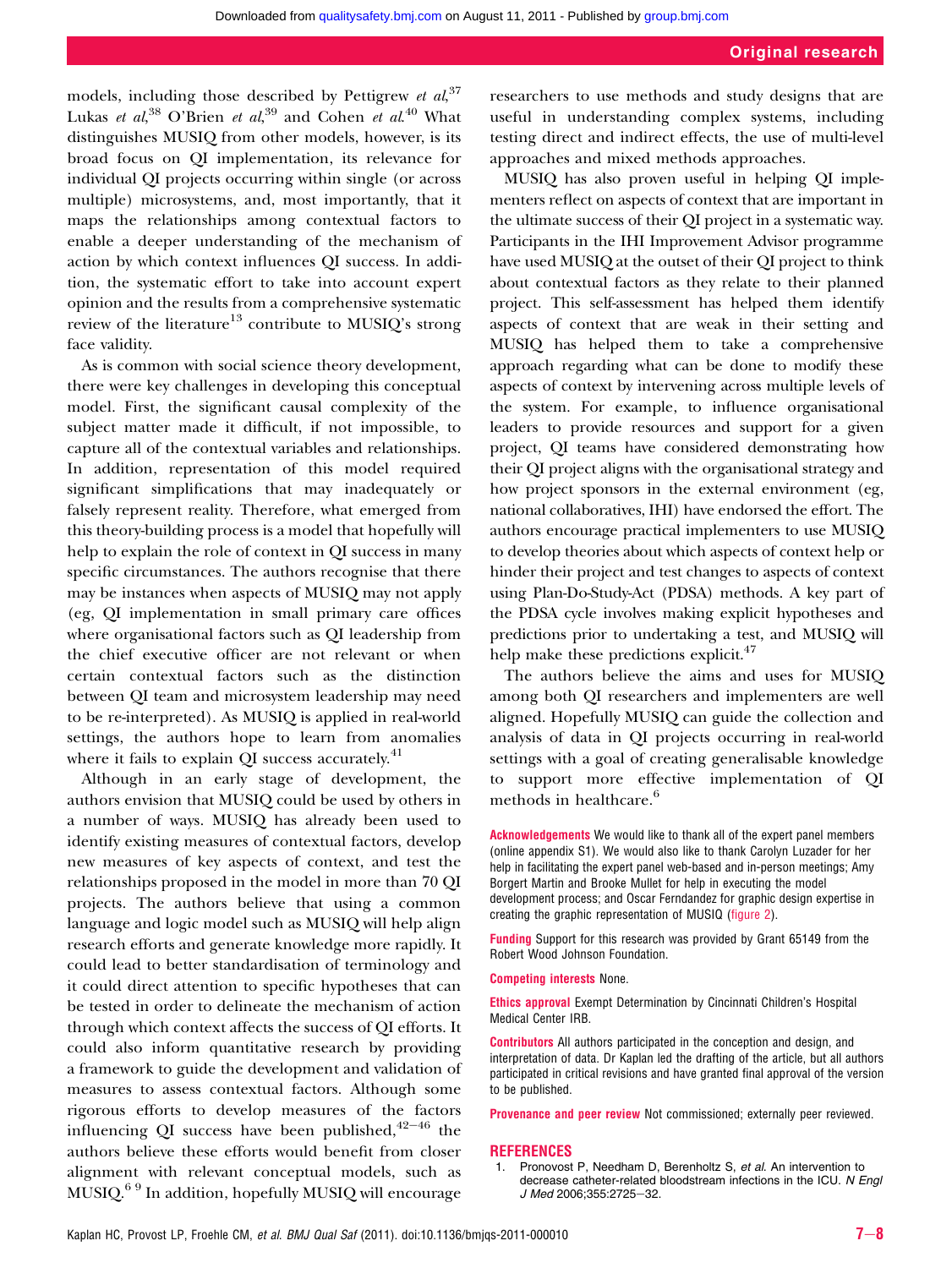- 2. Blumenthal D, Kilo C. A report card on continuous quality improvement. Milbank Q 1998;76:525-648, 511.
- 3. Mittman BS. Creating the evidence base for quality improvement collaboratives. Ann Intern Med 2004;140:897-901.
- 4. Landon BE, Wilson IB, McInnes K, et al. Effects of a quality improvement collaborative on the outcome of care of patients with HIV infection: the EQHIV study. Ann Intern Med 2004;140:887-96.
- 5. Auerbach A, Landefeld C, Shojania K. The tension between needing to improve care and knowing how to do it. N Engl J Med 2007;357:608-13.
- 6. Institute of Medicine. The state of quality improvement and implementation research: expert views, workshop summary. Washington, D.C: The National Academies Press, 2007.
- 7. Rousseau DM. Characteristics of departments, positions, and individuals: contexts for attitudes and behavior. Admin Sci Q 1978;23:521-40.
- 8. Øvretveit J. Understanding the conditions for improvement: research to discover which context influences affect improvement success. BMJ Qual Saf 2011;20(Suppl 1):i18-23.
- 9. Institute of Medicine. Advancing quality improvement research: challenges and opportunities, workshop summary. Washington, D.C: The National Academies Press, 2007.
- 10. Øvretveit JC, Shekelle PG, Dy SM, et al. How does context affect interventions to improve patient safety? An assessment of evidence from studies of five patient safety practices and proposals for research. BMJ Qual Saf 2011;20:604-10.
- 11. Dy SM, Taylor SL, Carr LH, et al. A framework for classifying patient safety practices: results from an expert consensus process. BMJ Qual Saf 2011:20:618-24.
- 12. Foy R, Ovretveit J, Shekelle PG, et al. The role of theory in research to develop and evaluate the implementation of patient safety practices.  $BMJ$  Qual Saf 2011;20:453-9.
- 13. Kaplan HC, Brady P, Dritz M, et al. The influence of context on quality improvement success in healthcare: a systematic review of the literature. Milbank  $Q$  2010;88:500-59.
- 14. Baily MA, Bottrell M, Lynn J, et al. The ethics of using QI methods to improve health care quality and safety. Hastings Cent Rep 2006;36:  $S1 - 40$ .
- 15. Batalden P, Splaine M. What will it take to lead the continual improvement and innovation of health care in the twenty-first century? Qual Manag Health Care 2002;11:45-54.
- 16. Dalkey N. The Delphi method: an experimental study of group opinion. Santa Monica: Rand Coroporation, 1969.
- 17. Jones J, Hunter D. Consensus methods for medical and health services research. BMJ 1995;311:376-80.
- 18. Van de Ven AH, Delbecq AL. The nominal group as a research instrument for exploratory health studies. Am J Public Health 1972;62:337-42.
- 19. Seth D, Tripathi D. Relationship between TQM and TPM implementation factors and business performance of manufacturing industry in Indian context. Int J Qual Reliab Manag 2005;22:256.
- 20. Weiner BJ, Shortell SM, Alexander J. Promoting clinical involvement in hospital quality improvement efforts: the effects of top management, board, and physician leadership. Health Serv Res 1997;32:491-510.
- 21. Shortell SM, Levin DZ, O'Brien JL, et al. Assessing the evidence on CQI: is the glass half empty or half full? Hosp Health Serv Admin 1995;40:4-24.
- 22. Baldrige National Quality Program at the National Institute of Standards and Technology. 2009-2010 Health care criteria for performance excellence. Gaithersburg, MD. http://www.nist.gov/ baldrige/publications/upload/2009\_2010\_HealthCare\_Criteria.pdf (accessed 30 Nov 2010).
- 23. Litaker D, Ruhe M, Weyer S, et al. Association of intervention outcomes with practice capacity for change: subgroup analysis from a group randomized trial. Implement Sci 2008;3:25.
- 24. LeBrasseur R, Whissell R, Ojha A. Organisational learning, transformational leadership and implementation of continuous quality improvement in Canadian hospitals. Aust J Manag 2002;27:141.
- 25. Mills P, Weeks W. Characteristics of successful quality improvement teams: lessons from five collaborative projects in the VHA. Joint Comm J Qual Saf 2004;30:152-62.
- 26. Edmondson A. Psychological safety and learning behavior in work teams. Admin Sci Q 1999;44:350-83.
- 27. Lemieux-Charles L, Murray M, Baker GR, et al. The effects of quality improvement practices on team effectiveness: a mediational model. J Organ Behav 2002;23:533.
- 28. Shortell SM, Marsteller JA, Lin M, et al. The role of perceived team effectiveness in improving chronic illness care [see comment]. Med Care 2004;42:1040-8.
- 29. Silow-Carroll S, Alteras T, Meyer JA. Hospital quality improvement: strategies and lessons from U.S. hospitals. 2007. Commonwealth Fund pub. no. 1009. http://www.commonwealthfund.org/usr\_doc/ Silow-Carroll\_hosp\_quality\_improve\_strategies\_lessons\_1009.pdf (accessed 29 Nov 2010).
- 30. Parsons BA. The state of methods and tools for social systems change. Am J Community Psychol 2007:39:405-9.
- 31. Cretin S, Shortell SM, Keeler EB. An evaluation of collaborative interventions to improve chronic illness care. Framework and study design. Eval Rev 2004;28:28-51.
- 32. Shortell SM, Marsteller JA, Lin M, et al. The role of perceived team effectiveness in improving chronic illness care. Med Care  $2004 \cdot 42 \cdot 1040 - 8$
- 33. Kitson A, Harvey G, McCormack B. Enabling the implementation of evidence based practice: a conceptual framework. Qual Health Care 1998:7:149-58
- 34. Rycroft-Malone J. Kitson A. Harvey G. et al. Ingredients for change: revisiting a conceptual framework. Qual Saf Health Care 2002:11:174-80.
- 35. Damschroder LJ, Aron DC, Keith RE, et al. Fostering implementation of health services research findings into practice: a consolidated framework for advancing implementation science. Implement Sci 2009;4:50.
- 36. Taylor SL, Dy S, Foy R, et al. What context features might be important determinants of the effectiveness of patient safety practice interventions? BMJ Qual Saf 2011;20:611-17.
- 37. Pettigrew A, Ferlie E, McKee L, Shaping strategic change: making change in large organizations. London: Sage Publications, 1992.
- 38. VanDeusen Lukas CV, Holmes SK, Cohen AB, et al. Transformational change in health care systems: an organizational model. Health Care Manage Rev 2007;32:309-20.
- 39. O'Brien JL, Shortell SM, Hughes EF, et al. An integrative model for organization-wide quality improvement: lessons from the field. Qual Manag Health Care 1995;3:19-30.
- 40. Cohen D, McDaniel RR Jr, Crabtree BF, et al. A practice change model for quality improvement in primary care practice. J Healthc  $Manaq$  2004;49:155-68; discussion 69-70.
- 41. Carlile PR, Christensen CM. Practice and malpractice in management research. Working paper version 6.0. 2005. http://www. lifeoutcomes.org/Support\_Pages\_-\_1st\_Level/Documents/ Christensen%20-%20Theory%20Paper%20Final%20Jan%2063.pdf. (accessed 1 Aug 2011).
- 42. Duckers ML, Wagner C, Groenewegen PP. Developing and testing an instrument to measure the presence of conditions for successful implementation of quality improvement collaboratives. BMC Health Serv Res 2008;8:172.
- 43. Estabrooks CA, Squires JE, Cummings GG, et al. Development and assessment of the Alberta Context Tool. BMC Health Serv Res 2009;9:234.
- 44. Gustafson D, Sainfort F, Eichler M, et al. Developing and testing a model to predict outcomes of organizational change. Health Serv Res 2003;38:751-76.
- 45. Maher L, Gustafson D, Evans A, et al. Sustainability model and Institute for Innovation and Improvement. 2007. http://www.institute. nhs.uk/sustainability.
- 46. Schouten LM, Grol RP, Hulscher ME. Factors influencing success in quality-improvement collaboratives: development and psychometric testing of an instrument. Implement Sci 2010;5:84.
- 47. Langley GJ, Nolan KM, Nolan TW, et al. The improvement guide: a practical approach to enhancing organziational performance. San Francisco: Jossey-Bass, 1996.